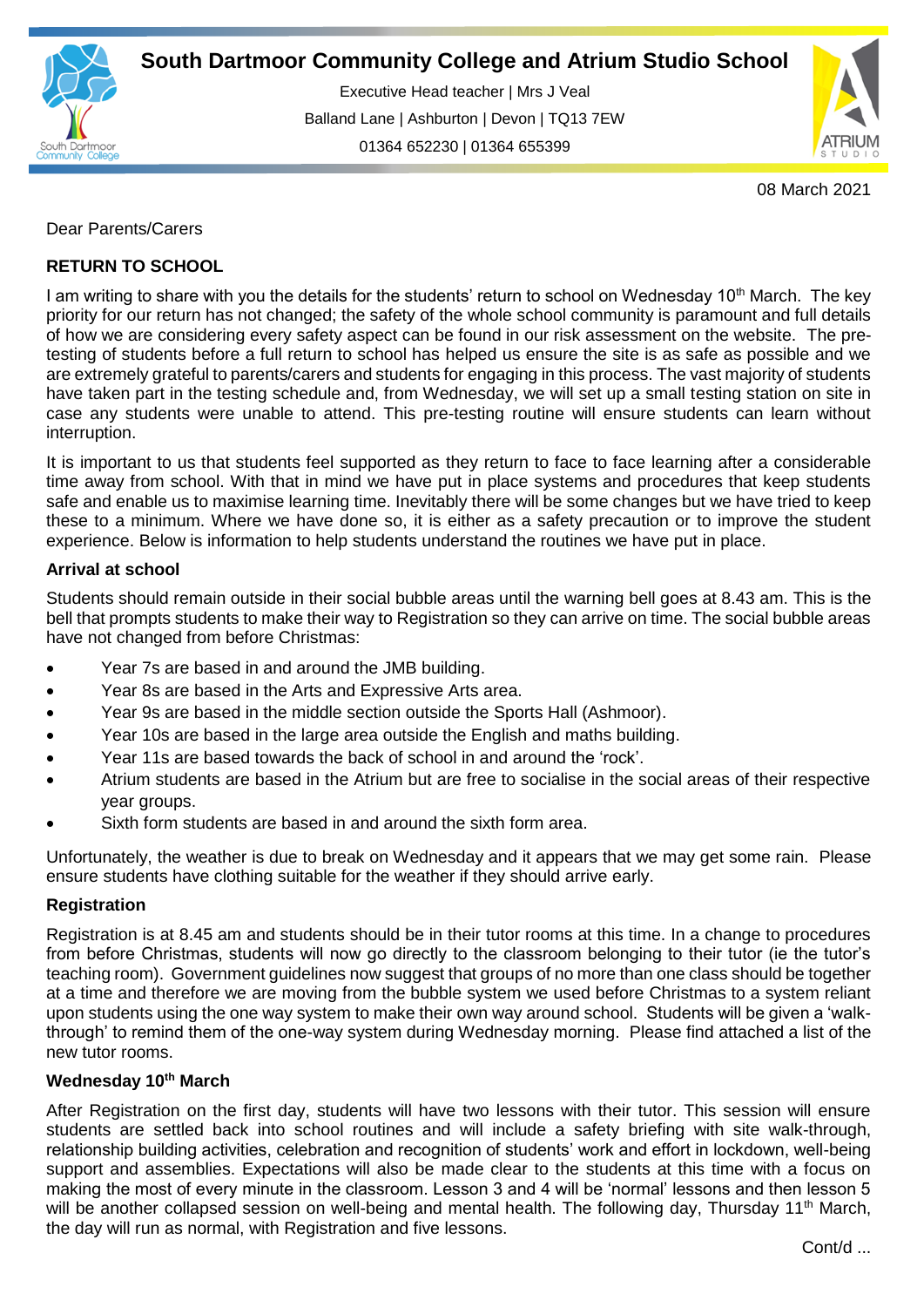# **Safety measures**

In line with government directives, it is strongly recommended that students wear face masks at all times unless eating or drinking. Students will also be encouraged to wash their hands often and be required to use hand sanitiser on entry to a classroom. As before, if your child is exempt from wearing a face mask or using hand sanitiser, they will not need to provide evidence and we will carry on the same system as before Christmas to support these students. If you have any questions please contact your child's Year Leader. Classrooms will be well ventilated so it is important that students are warm and bring an extra layer to wear under blazers. We will be reminding students of the need to socially distance and we are grateful for your support in reinforcing these key messages. I understand that there will be a great deal of excitement at seeing friends they might not have seen for a long time, but it is really important that we maintain high levels of safety precautions.

# **Teaching and learning**

Many parents and students commented that a positive aspect of remote learning (technical issues aside) was the ability to learn without interruption. If nothing else, lockdown and home schooling has taught us all the importance and benefits of accessing face to face learning and we fully intend to maximise on lessons learnt. In order to support students with the same routine as they are used to having at home for remote learning sessions, to avoid excessive change and to raise expectations, we are going to continue with the same lesson structure that students have been used to over the last two and a half months. By having the same parts to a lesson, students, we hope, will feel comfortable with the expectations, therefore feeling more secure in returning to face to face learning, and also ensuring the best progress. I have attached a leaflet outlining what learning in the classroom will look like for students and teachers and why we are doing it. It is an approach that many of the best schools in the country have taken and we have modified ours to build on the positive relationships we feel are so important at our school.

### **Buses**

Students are required to wear a mask on the buses and hand sanitise as they get on and off the bus. There is no change to this. Students will not be held in their 'pods' at the end of the day but will be given the responsibility to make their own way to the buses under staff supervision. We would encourage all students to check they have their bus pass prior to travelling on Wednesday morning. The Local Authority are still implementing a 'no pass, no travel' system.

## **Reception and visits to site**

Parents/Carers are politely asked not to visit site, unless expressly invited to do so, but instead to phone or email Reception. Reception will continue to be located in the Atrium. Students will not be allowed to enter via this entrance but should access the building via the side door (right hand side is the entrance, left hand side is the exit).

#### **Lates**

It is so important that learning time is maximised and therefore we expect students to arrive on time to every lesson, ready to learn. With respect to morning Registrations, students arriving after the second bell (8.45 am) will be marked as late and will need to register at the 'late arrival' area (old SDCC main Reception). Students will be asked the reason for arriving late. Students who arrive late on two occasions in the same week, will be expected to attend a detention during Break two and parents will be informed. Exceptional circumstances will always be taken into account when speaking to students.

### **Medical procedures**

There are no changes to the medical procedures. Students will continue to access the medical room using the one-way systems. Parents/Carers will be requested to collect their son/daughter from main Reception (Atrium) if they are not well enough to stay at school.

#### **Breakfast provision**

There is the opportunity for students to access a free breakfast club, The Beehive. The club is run every morning in its own room on the school site. We plan to re-open this provision when students return to school on Wednesday 10<sup>th</sup> March. The Beehive is open from 8.00 am - 8.35 am. Due to current guidelines minimising the risk of Coronavirus transmission, we will run a 'grab and go' system within these times until further notice. If you have any questions please email Mrs Murray at [cmurray@southdartmoor.devon.sch.uk](mailto:cmurray@southdartmoor.devon.sch.uk) .

## **Year 7 Year Leader**

Mrs Matthews will not be available on our return for several weeks as she supports her family through her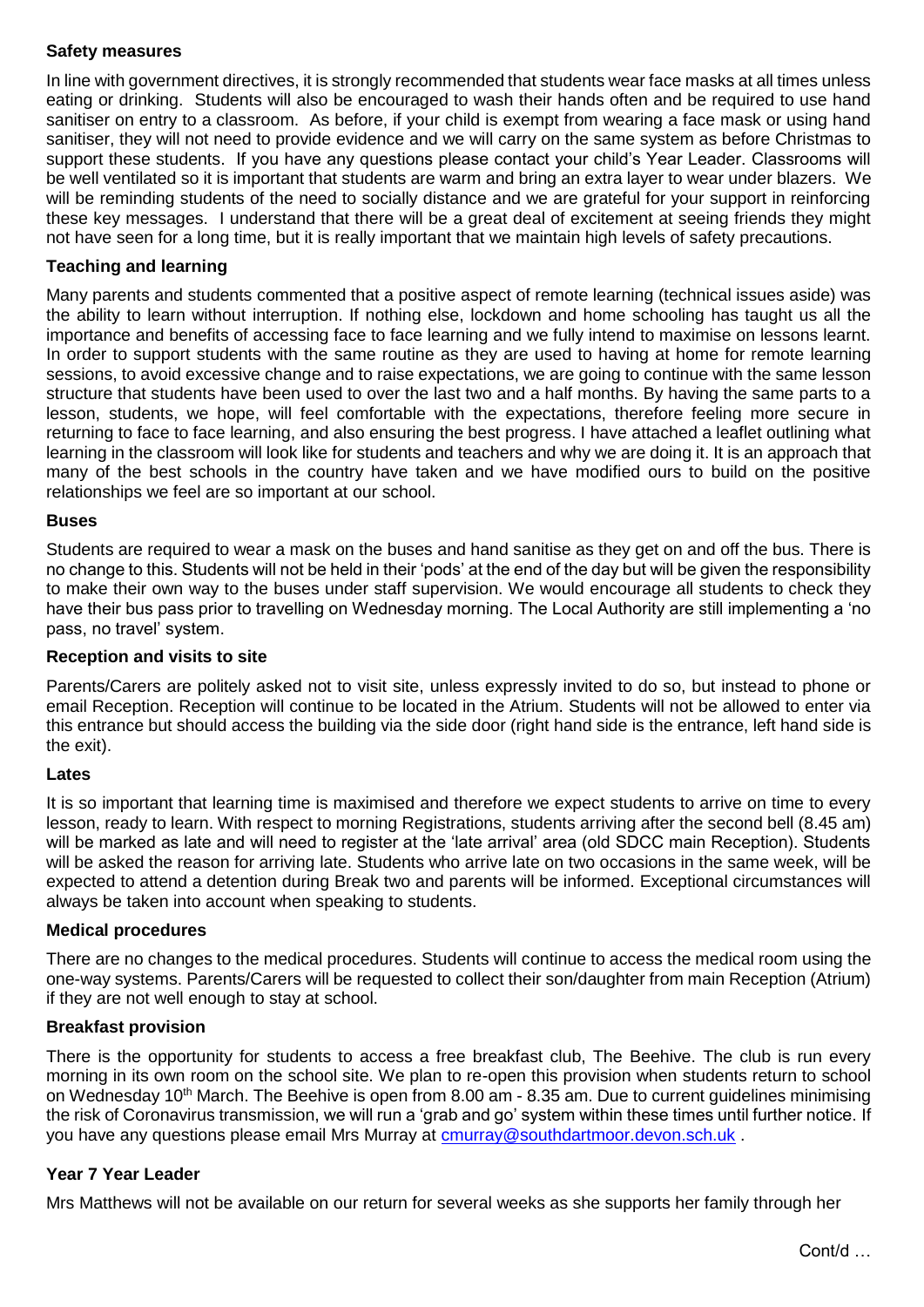husband's serious operation. Mrs Purdy will be able to provide any support you may need and she can be contacted at [rpurdy@southdartmoor.devon.sch.uk](mailto:rpurdy@southdartmoor.devon.sch.uk) . Mr Vile will also be available to answer any questions [dvile@southdartmoor.devon.sch.uk](mailto:dvile@southdartmoor.devon.sch.uk) . Please also make use of your child's tutor, who will be happy to help.

### **Asymptomatic testing for children at home**

One in three people with coronavirus do not have symptoms but can still pass it on to others. Regular testing of people without symptoms is important to help stop the virus spreading and protect your loved ones. As lockdown restrictions gradually ease we all need to play our part to help protect each other. Undertaking regular, rapid COVID-19 testing helps reduce transmission of the virus. We will be communicating shortly to all parents regarding the process for home testing using Lateral Flow tests (LFD). We are currently awaiting our delivery of LFD kits.

### **Students with exams this year**

More information will be released shortly, once finalised, as to the schools' and Trust's approach to the awarding of grades this summer. In the meantime, exam students are encouraged to make every minute of every lesson count and take every available opportunity to demonstrate what they are capable of. Teachers will be working with students to enable them to do so, matching their levels of work to ensure that the grades awarded represent each student's capability and supporting them in the next phase of their educational journey, be that into the Sixth Form at SDCC and the Atrium, college or university.

Kind regards

Mrs J Veal Executive Head teacher